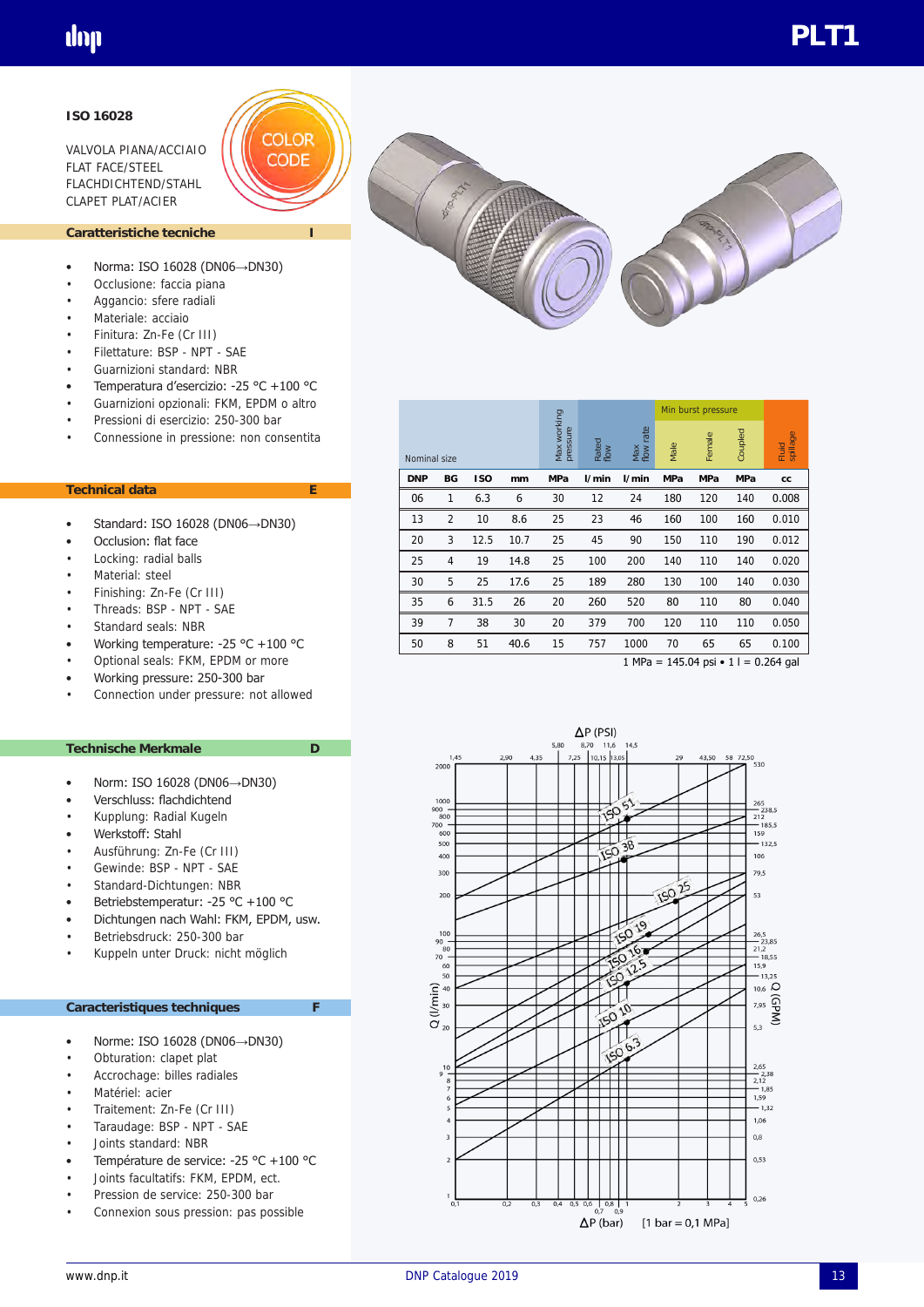# **PLT1 DN06 - BG 1 - ISO 6.3**



|          | <b>STANDARD</b> | FFMMINA - FFMALF - MUFFF - FFMFLLF |            |                  | MASCHIO - MALE - STECKER - MALE : |            |                  |  |  |
|----------|-----------------|------------------------------------|------------|------------------|-----------------------------------|------------|------------------|--|--|
|          |                 | COD. F                             | Weight (g) | Packaging (pcs.) | COD. M                            | Weight (g) | Packaging (pcs.) |  |  |
| BSP 1/4" | DIN 3852-2-X    | PLT1.0606.002                      | 181        | 100              | PLT1.0606.003                     | 96         | 200              |  |  |
| NPT 1/4" | ANSI B1.20.3    | PIT1.0606.012                      | 181        | 100              | PLT1.0606.013                     | 96         | 200              |  |  |

## **PLT1 DN13 - BG 2 - ISO 10**



|      | $\perp$ 3 |                 | <b>STANDARD</b> | FEMMINA - FEMALE - MUFFE - FEMELLE |            |                  | MASCHIO - MALE - STECKER - MALE |            |                  |  |  |
|------|-----------|-----------------|-----------------|------------------------------------|------------|------------------|---------------------------------|------------|------------------|--|--|
|      |           |                 |                 | COD. F                             | Weight (g) | Packaging (pcs.) | COD. M                          | Weight (g) | Packaging (pcs.) |  |  |
| 67.3 | 63.5      | <b>BSP 3/8"</b> | DIN 3852-2-X    | PLT1.1310.002                      | 256        | 60               | PLT1.1310.003                   | 156        | 76               |  |  |
| 67.3 | 63.5      | NPT 3/8"        | ANSI B1.20.3    | PLT1.1310.012                      | 259        | 60               | PLT1.1310.013                   | 159        | 76               |  |  |
| 72.3 | 67.5      | BSP 1/2"        | DIN 3852-2-X    | PLT1.1313.002                      | 253        | 60               | PLT1.1313.003                   | 151        | 76               |  |  |
| 72.3 | 67.5      | NPT 1/2"        | ANSI B1.20.3    | PLT1.1313.012                      | 256        | 60               | PLT1.1313.013                   | 154        | 76               |  |  |

## **PLT1 DN20 - BG 3 - ISO 12.5**



| CH <sub>2</sub> | $\frac{1}{2}$ | . 3  |          | <b>STANDARD</b> | FEMMINA - FEMALE - MUFFE - FEMELLE |            |                  | MASCHIO - MALE - STECKER - MALE |            |                  |  |
|-----------------|---------------|------|----------|-----------------|------------------------------------|------------|------------------|---------------------------------|------------|------------------|--|
|                 |               |      |          |                 | COD. F                             | Weight (g) | Packaging (pcs.) | COD. M                          | Weight (g) | Packaging (pcs.) |  |
| 32              | 78.5          | 72.5 | BSP 1/2" | DIN 3852-2-X    | PLT1.2013.002                      | 413        | 35               | PLT1.2013.003                   | 305        | 42               |  |
| 32              | 84            | 74   | NPT 1/2" | ANSI B1.20.3    | PI T1 2013 012                     | 408        | 35               | PLT1.2013.013                   | 314        | 42               |  |
| 36              | 84            | 74.5 | BSP 3/4" | DIN 3852-2-X    | PLT1.2019.002                      | 445        | 35               | PLT1.2019.003                   | 282        | 42               |  |
| 36              | 84            | 74   | NPT 3/4" | ANSI B1.20.3    | PLT1.2019.012                      | 451        | 35               | PLT1.2019.013                   | 290        | 42               |  |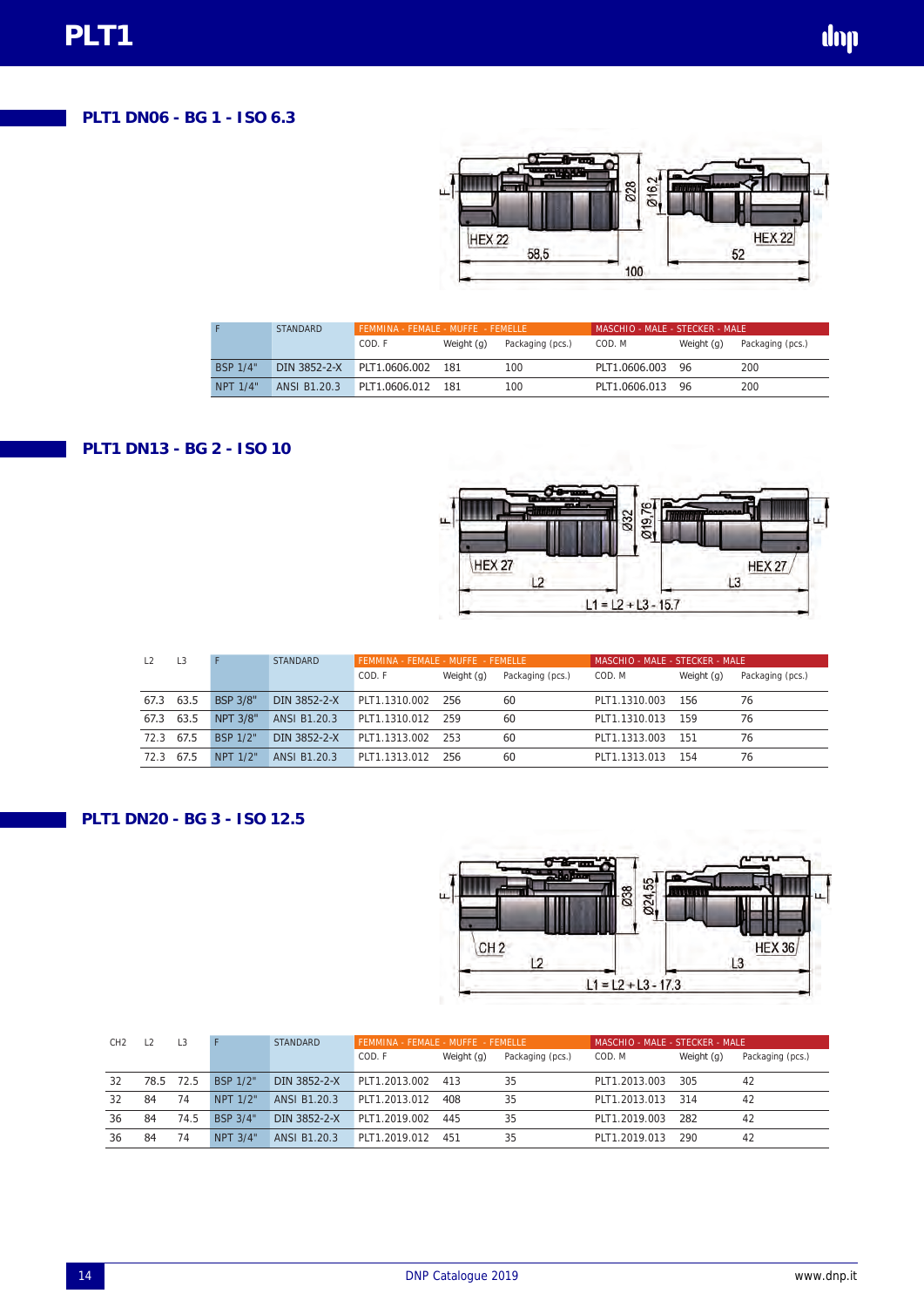# **PLT1 DN25 - BG 4 - ISO 19**



|                   | <b>STANDARD</b> | FEMMINA - FEMALE - MUFFE - FEMELLE |            |                  | MASCHIO - MALE - STECKER - MALE |            |                  |  |  |
|-------------------|-----------------|------------------------------------|------------|------------------|---------------------------------|------------|------------------|--|--|
|                   |                 | COD. F                             | Weight (g) | Packaging (pcs.) | COD. M                          | Weight (g) | Packaging (pcs.) |  |  |
| <b>BSP 3/4"</b>   | DIN 3852-2-X    | PLT1.2519.002                      | 850        | 23               | PLT1.2519.003                   | 478        | 30               |  |  |
| NPT 3/4"          | ANSI B1.20.3    | PLT1.2519.012                      | 857        | 23               | PLT1.2519.013                   | 485        | 30               |  |  |
| <b>BSP 1"</b>     | DIN 3852-2-X    | PLT1.2525.002                      | 789        | 23               | PLT1.2525.003                   | 423        | 30               |  |  |
| NPT <sub>1"</sub> | ANSI B1.20.3    | PLT1.2525.012                      | 801        | 23               | PLT1.2525.013                   | 435        | 30               |  |  |

## **PLT1 DN30 - BG 5 - ISO 25**



|                  | <b>STANDARD</b> | FEMMINA - FEMALE - MUFFE - FEMELLE |            |                  | MASCHIO - MAI F - STFCKFR - MAI F |            |                  |  |  |
|------------------|-----------------|------------------------------------|------------|------------------|-----------------------------------|------------|------------------|--|--|
|                  |                 | COD. F                             | Weight (g) | Packaging (pcs.) | COD. M                            | Weight (g) | Packaging (pcs.) |  |  |
| <b>BSP 1"1/4</b> | DIN 3852-2-X    | PLT1.3031.002 1139                 |            |                  | PLT1.3031.003                     | 648        | 20               |  |  |
| NPT 1"1/4        | ANSI B1.20.3    | PLT1.3031.012 1162                 |            |                  | PLT1.3031.013 661                 |            | 20               |  |  |

## **PLT1 DN35 - BG 6 - ISO 31.5**



| <b>THREADS</b>  |                             | STANDARD     | FEMMINA - FEMALE - MUFFE - FEMELLE |            |                  | MASCHIO - MALE - STECKER - MALE |            |                  |  |
|-----------------|-----------------------------|--------------|------------------------------------|------------|------------------|---------------------------------|------------|------------------|--|
|                 |                             |              | COD. F                             | Weight (g) | Packaging (pcs.) | COD. M                          | Weight (g) | Packaging (pcs.) |  |
| IG <sub>1</sub> | BSP 1"1/4                   | DIN 3852-2-X | PLT1.3531.002 2376                 |            |                  | PLT1.3531.003                   | 1117       | 10               |  |
|                 | NPT $1"$ <sup>1</sup>       | ANSI B1.20.3 | PLT1.3531.012 2400                 |            |                  | PLT1.3531.013                   | 1130       | 10               |  |
| IG <sub>2</sub> | 1"5/8-12 UN 2B SAE J 1926-1 |              | PLT1.3541.032 2388                 |            |                  | PLT1.3541.033                   | 1120       | 10               |  |

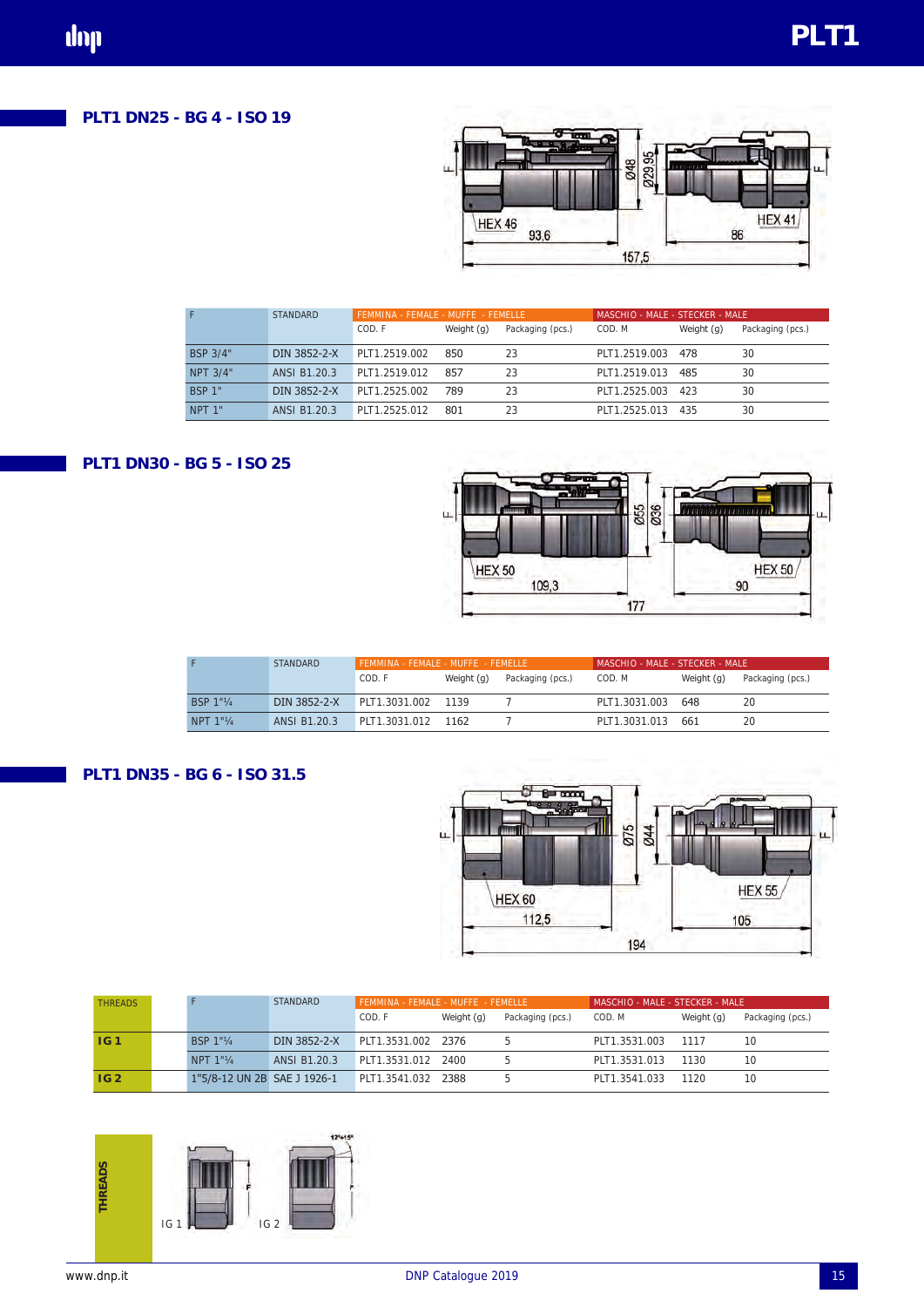# **PLT1 DN39 - BG 7 - ISO 38**



| <b>THREADS</b>  |                             | <b>STANDARD</b> | FEMMINA - FEMALE - MUFFE - FEMELLE |            |                  | MASCHIO - MALE - STECKER - MALE |            |                  |  |
|-----------------|-----------------------------|-----------------|------------------------------------|------------|------------------|---------------------------------|------------|------------------|--|
|                 |                             |                 | COD. F                             | Weight (g) | Packaging (pcs.) | COD. M                          | Weight (g) | Packaging (pcs.) |  |
| <b>IG1</b>      | <b>BSP 1"1/2</b>            | DIN 3852-2-X    | PLT1.3939.002 2703                 |            |                  | PLT1.3939.003                   | 1879       |                  |  |
|                 | NPT 1"                      | ANSI B1.20.3    | PLT1.3939.012 2718                 |            |                  | PLT1.3939.013                   | 1893       |                  |  |
| IG <sub>2</sub> | 1"7/8-12 UN 2B SAE J 1926-1 |                 | PLT1.3947.032                      | 2680       |                  | PLT1.3947.033                   | 1840       |                  |  |

## **PLT1 DN50 - BG 8 - ISO 51**



| <b>THREADS</b>  |                                  | <b>STANDARD</b> | FEMMINA - FEMALE - MUFFE - FEMELLE |            |                  | MASCHIO - MALE - STECKER - MALE |            |                  |  |  |
|-----------------|----------------------------------|-----------------|------------------------------------|------------|------------------|---------------------------------|------------|------------------|--|--|
|                 |                                  |                 | COD. F                             | Weight (g) | Packaging (pcs.) | COD. M                          | Weight (g) | Packaging (pcs.) |  |  |
| IG <sub>1</sub> | <b>BSP 2"</b>                    | DIN 3852-2-X    | PLT1.5051.112                      | 6015       | 5                | See PLK4 DN50                   |            |                  |  |  |
|                 | $NPT$ 2"                         | ANSI B1.20.3    | PLT1.5051.012 6045                 |            | 5                | See PLK4 DN50                   |            |                  |  |  |
|                 | $1"$ <sup>1</sup> / <sub>2</sub> | SAE 3000        | PLT1.5051.002                      | 6440       | 5                | See PLK4 DN50                   |            |                  |  |  |
|                 | $API$ 2"                         | API 5B          | PLT1.5051.062                      | 6520       | 5                | See PLK4 DN50                   |            |                  |  |  |
| IG2             | $2"1/2$ UN 2B                    | SAE J 1926-1    | PLT1.5063.032                      | 5895       | 5                | See PLK4 DN50                   |            |                  |  |  |